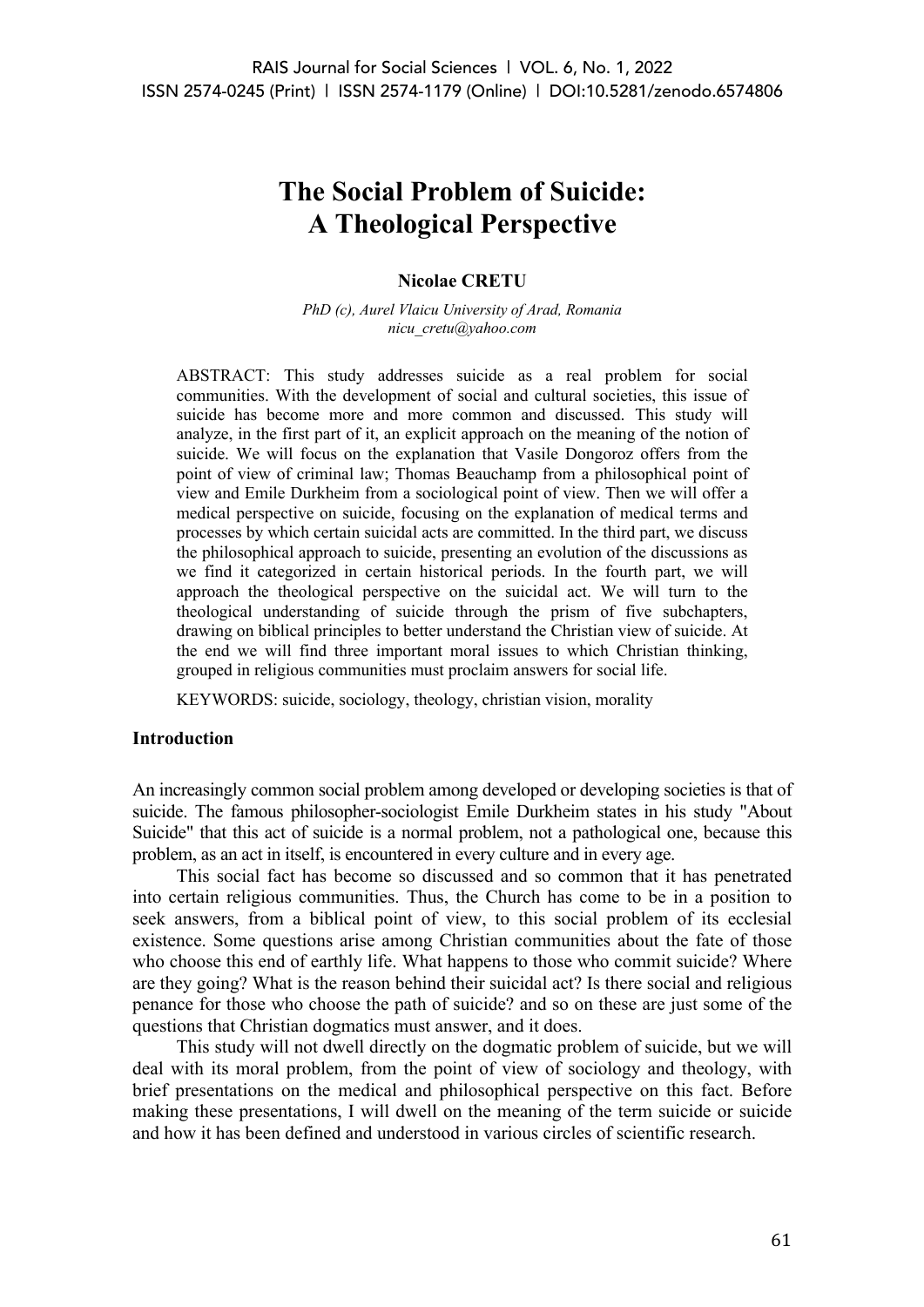#### **1. Defining the term**

Suicide as a term has been introduced into the vocabulary of modern languages from a French direction. It comes from the combination of the words "sui", which translates to self or self, and the word "cidium", which translates to the term killer.

Sociology, as a science, offers a fairly broad perspective on understanding the term suicide, and because of this it is difficult enough to present a universally valid definition in all circles of scientific research. In order to provide a clearer understanding of this term, I will present three definitions, or three ways, in which this word can be understood, namely legal, philosophical, and sociological.

#### *1.1. Vasile Dongoroz - criminal law*

Vasile Dongoroz (1939, 1), a specialist in criminal law, defines suicide as an act "by which a lucid man, being able to live, causes his own death, apart from any ethical obligation." In other words, the definition of the romanian professor of Criminal Law leads to suicide in the way it is perceived by those who remain alive. He explains that if the man caused a good by his suicide, this act is not suicide, and if he did it without doing good to another, it is something to be condemned (Dongoroz 1939, 3).

#### *1.2. Thomas Beauchamp - philosophy*

Thomas Beauchamp, a professor of philosophy at Georgetown University (USA), believes that "an act is considered suicidal if a person intentionally causes his death in cases where external circumstances do not force him to choose this action, except in cases where death it is caused by external conditions that are chosen by the agent but not in order to censor his death" (Beauchamp 1982, 88). We can see that both Dongoroz and Beauchamp define suicide according to a factor external to the person and claim that this act is either a good one or one that is not good, all depending on the intention with which this act is done.

## *1.3. Emile Durkheim - sociology*

Emile Durkheim (2007, 13) believes that suicide means "any case of death that results directly or indirectly from a positive or negative act, committed by the victim himself, and about which she knows what the result will be." Personally, I find the French sociologist's definition as the most complete of the three. It discusses both the direct or indirect act and the motive, positive or negative, which the person resorting to this act has in mind, aware of the consequences or effects of his deed or cause.

Nowadays, in postmodern society, the notion of suicide tends to be replaced by that of suicidal behavior, which encompasses successful suicide, suicide attempts, suicidal ideation, presuicidal syndrome. Replacing the probable with the possible with nothingness, with the insignificant, proves that suicide is not an option, but rather the total denial of the possibility to choose. Suicide also has an operational-psychological definition by which "suicide is a human act of cessation of life, self-produced and with its own intention" (Shneidman 1980, 130).

#### **2. Suicide - the medical perspective**

In his oath, Hippocrates, the father of medicine, states that "I will not prescribe a deadly drug and I will not give any advice that could cause his death. Nor will I give a woman a pessary (a medical tool used in ancient times to provoke abortion) to cause an abortion. I will preserve the purity of my life and my art" (Hippocrates 2014, 1). Through this oath, it can be seen how Hippocrates indirectly declares himself against the practice of suicide, but this medical oath has not remained applicable in our times. The public space has developed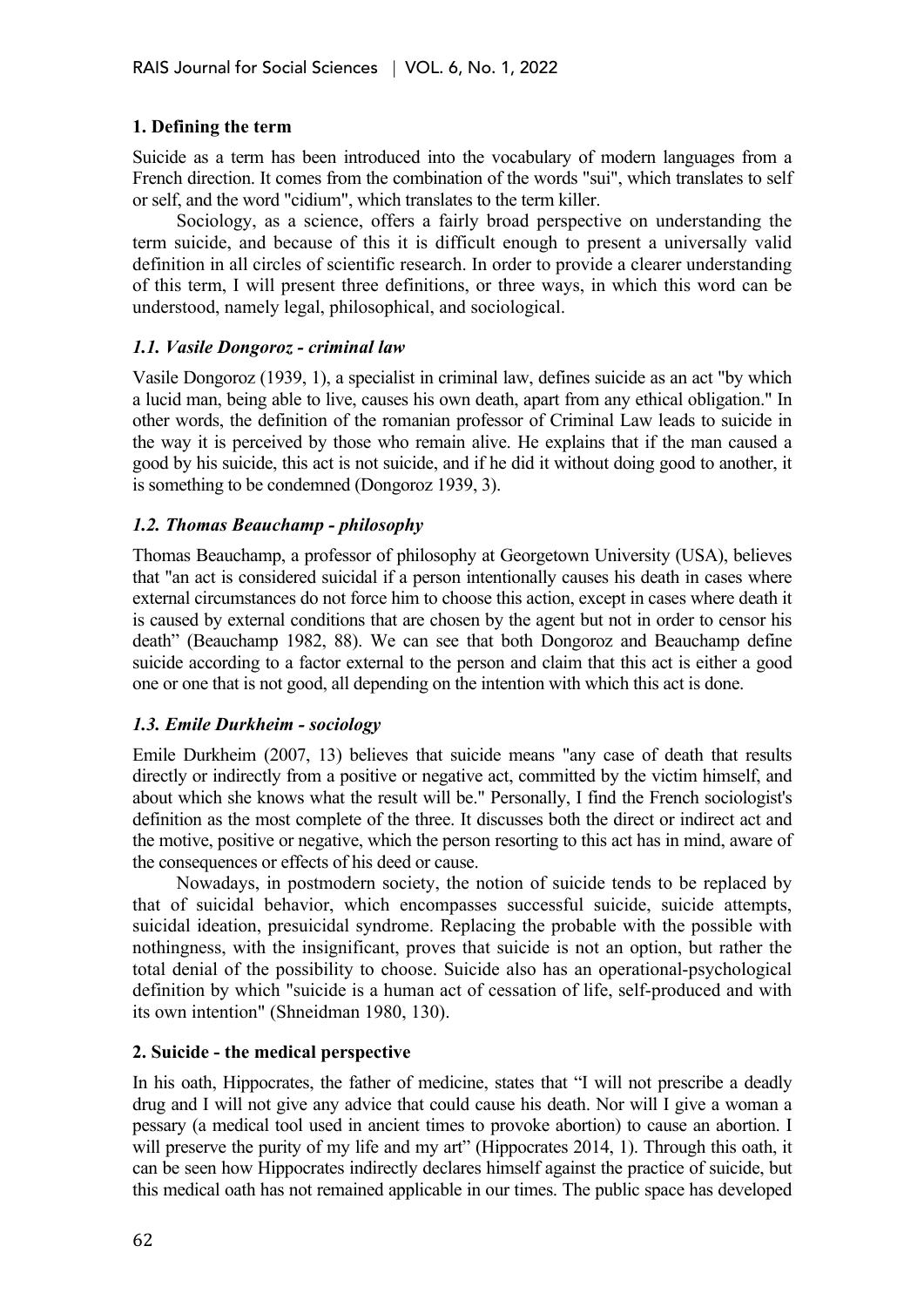continuously, and today we can observe all kinds of social anomalies practiced in hospital spaces**.**

## *2.1. Euthanasia*

One point of this discussion is that of euthanasia. A group of doctors around the world talking about euthanasia divides it into several categories, namely: voluntary euthanasia (by patient consent), involuntary euthanasia (against the wishes of a competent person), nonvoluntary euthanasia (non-competent patient), euthanasia active (intentional termination of a patient's life by a physician), passive euthanasia (withdrawal of treatment), medically assisted suicide (Brock 1993, 13). This suicidal act is done in most cases with the patient's consent, but there are also cases in which the patient, without reason, can no longer make personal decisions, and the family is the one who becomes decisive for him, so that the former is removed from certain devices that keep him alive.

## *2.2. Biological factors*

New studies in the field of suicide, from a medical point of view, state that biological factors may play a major role in some suicidal behaviors. It is claimed that there is a much clearer concordance in terms of suicide and suicide attempts between monozygotic twins (those with completely identical genes) than between dizygotic twins (they only have half of the genes in common). In a 1978 study of a group of adopted children, Schulsinger found that there had already been suicides in the biological families of those who committed suicide. The suicide of these adopted children was largely independent of the existence of psychiatric disorders, which may lead us to believe that there is a genetic predisposition to suicide. It is very likely that other factors, such as social, added to family history may increase the risk of suicide (Schulsinger 1979, 227-287).

## *2.3. Neurobiological processes*

Other studies in the medical field of suicide show that in neurobiological processes, which are responsible for many psychiatric disorders, including those that predispose to suicide, it turns out that there is a biological basis for suicide. It is found, for example, that the level of serotonin in the cerebrospinal fluid is different in psychiatric patients who have committed suicide. Serotonin is a very important neurohormone that responds to mood and aggression. It is possible that the malfunction of neurons containing serotonin in the prefrontal cortex of the brain may be one of the underlying causes of a person's low ability to resist the impulses that push him to the actual act (Coccaro 1989, 587-599 ).

# *2.4. Sigmund Freud - the psychoanalytic perspective*

Sigmund Freud's psychoanalytic perspective links suicide to melancholy as a deep and painful depression, in which all interest in the outside world ceases, with the loss of the capacity to love, due to diminished self-esteem. In his conception, this depression generates self-accusations, self-insults, all with self-destructive meanings, going as far as the dissolution of the person by himself. Freud's conception of suicide is also based on his theory, developed in 1920, which states that in every human being there is a "death instinct, *destrudo*, which would oppose the instinct of life and reproduction, *libido*, and which, in some cases, it may prevail if it is not sublimated into substitutes such as self-denial in devotion to others" (Minois 2002, 337).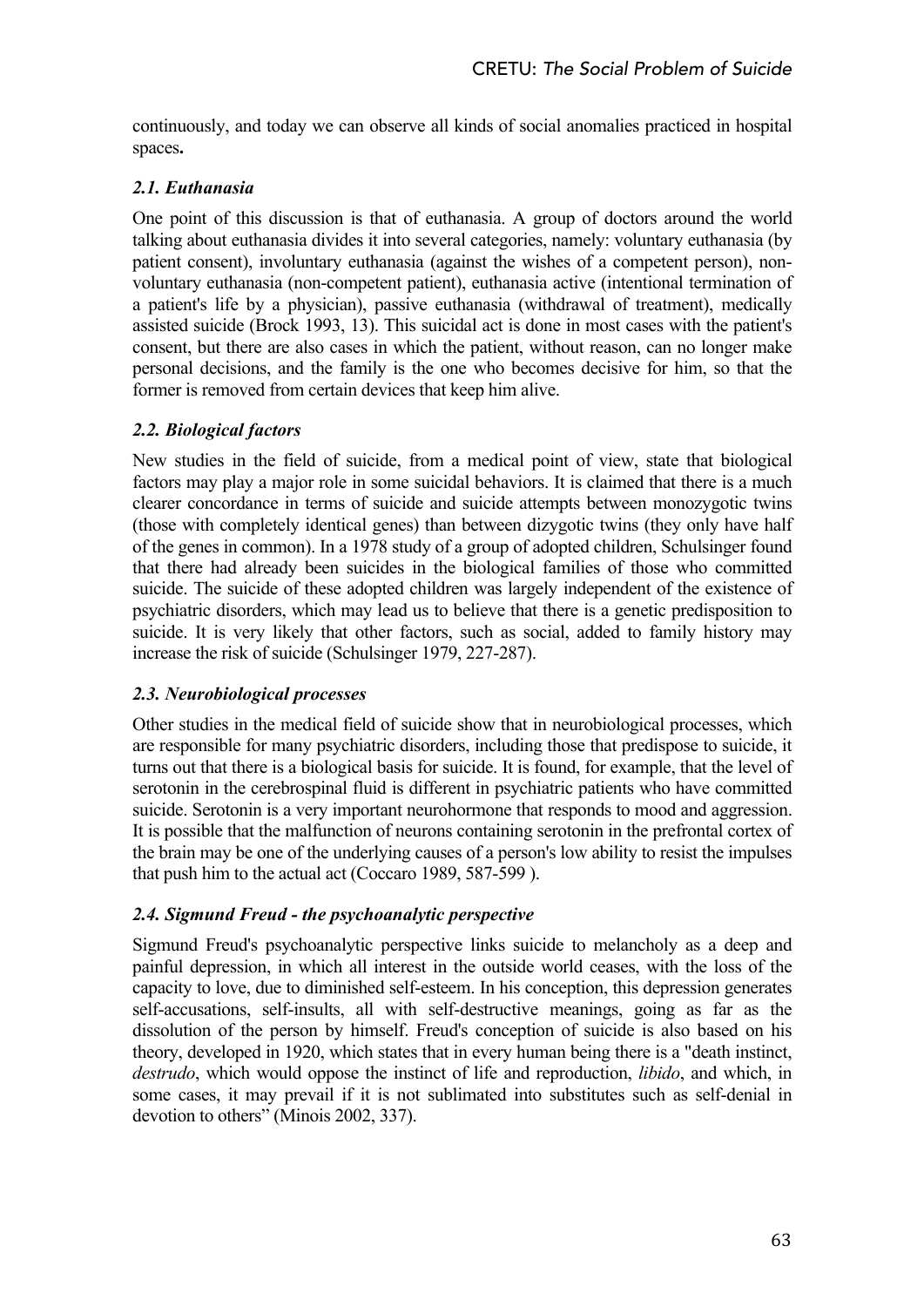## *2.5. Alfred Adler - psychology*

Austrian psychologist Alfred Adler believes that suicide is an active protest against useful collaboration, a total withdrawal from life's problems, generated by defeat, or the fear of defeat in one of life's three great problems: society, profession, or love. "Suicide can be considered the most impressive challenge for psychology, it is favored by the deficiencies of the feeling of communication, appearing against the background of a melancholy" (Adler 1986, 100-124).

Condemned by religious prescriptions, public attitudes, and last but not least by the regulations of contemporary law, suicide seems, at least in appearance, a kind of conduct that involves only the individuality of the person and whose inner motivations are difficult to perceive or decipher. In a sense, Professor Radulescu remarks that "the suicidal act concentrates in him a whole universe of human feelings: frustration, hatred, jealousy, morbid passion, damage to dignity, violence projected on one's self, all intertwined with the loss of the primordial instinct of of life" (Radulescu 1999, 214).

#### **3. Suicide - the philosophical perspective**

The famous French philosopher Albert Camus, in the work Myth of Sisyphus, speaking of suicide, strongly states that "the man who is able to face the absurdity of human existence, who sees the meaning of life disappearing, still faces the problem of suicide. There is only one really important philosophical issue: suicide. To consider whether or not life is worth living is to answer the fundamental question of philosophy" (Camus 2020, 47). In light of the importance that Albert Camus attaches to this act, research into suicide from a philosophical perspective will continue with the way it has been viewed by various philosophers throughout important historical periods.

#### *3.1. Antic Greece*

In ancient Greece, the view of suicide was characterized by pluralism. "Each important philosophical school had its own particular position, being represented by all this plurality, from the categorical opposition of the Pythagoreans to the permissive approval of the Epicureans and Stoics" (Minois 2002, 50).

Plato was generally against suicide, but mentioned three major exceptions: condemnation (the case of Socrates), very painful and incurable disease, and a miserable fate, which could include various situations, from misery to shame (Plato 1999, 34) .

The epicureans, on the other hand, argued that wisdom advises us to calmly commit suicide if life becomes unbearable. The individual can "leave without noise", after reflecting deeply, without haste, "as if you were leaving a smoky room." The Stoics also recommended thoughtful suicide, when reason shows us that this would be the most worthy solution to our order of things, or when we can no longer follow the line of conduct we have drawn. In epicurean thought, suicide was recommended if life became unbearable. If the epicurean faced in his life the so-called adverse conditions of human existence, the best thing for him was the act of suicide. But if the whole human race were to suffer at once, what must it do if it were led by this philosophical current? "In response, it should be noted that the whole human race may be wrong. Entire communities, such as Jonestown, have committed mass suicide. What if the vast majority of the human race decides that suicide is the best "solution" to the world's problems? Is the nonconformist obliged to comply?" (Brie 2009, 4)

In ancient Greece, there were some philosophical schools that were against suicide. The most important school with such a creed was the Pythagorean one. Their opposition was based on two main reasons, namely: "the spirit, fallen in the body as a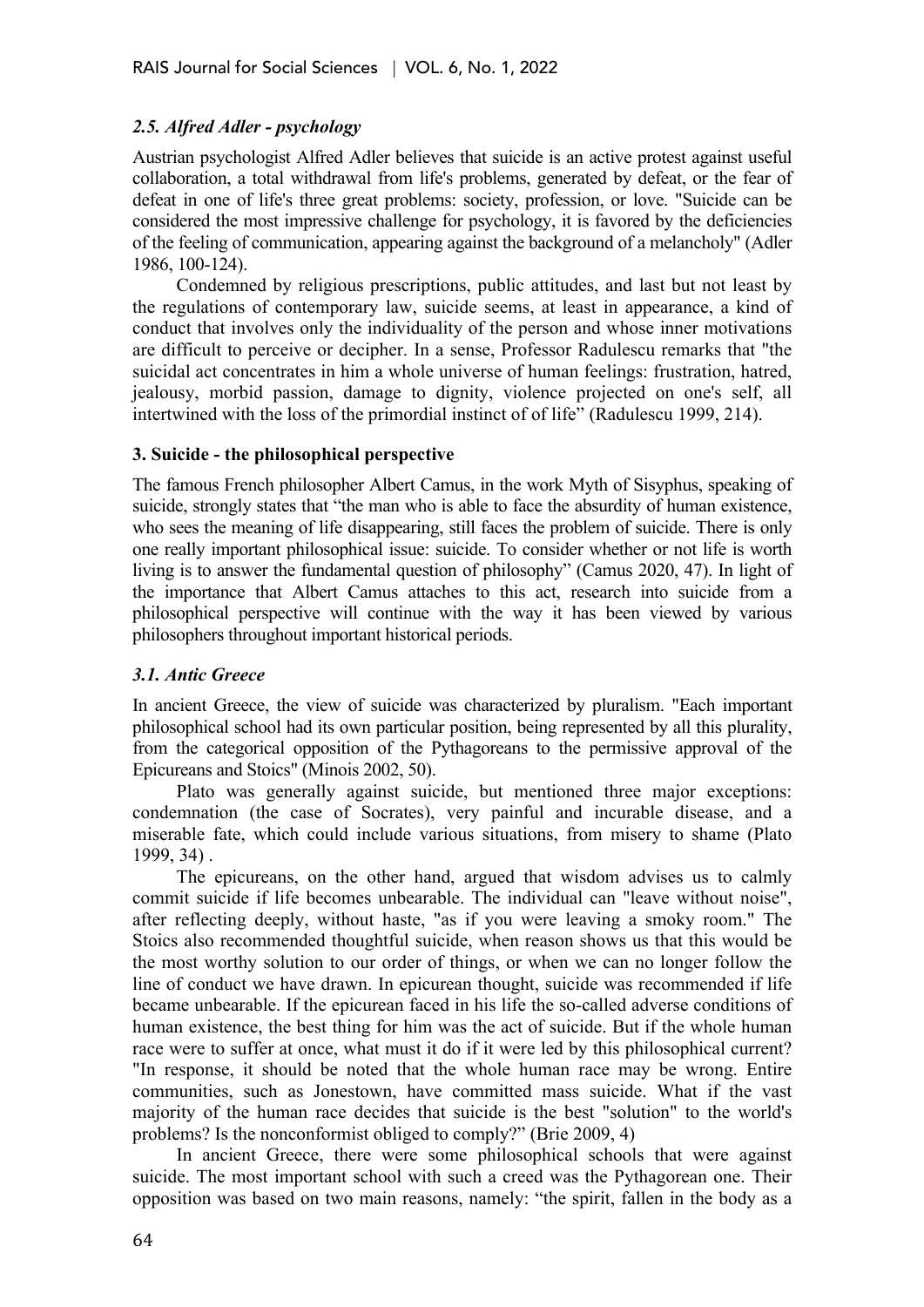result of an original defilement, must endure atonement to the end; the association between soul and body is governed by numerical relationships, to which suicide could break the harmony" (Brie 2009, 4-5).

Seneca, in the *Letter to Lucilius*, presents the obvious connection between suicide and the age of the individual. "If the body is no longer good for anything, why not release a struggling soul? ... I will not give up my old age, if it will leave me whole, whole by what is best in me. But if it starts to scare me or take my mind away, if it leaves me with no life, only breath, I will run away from this rotten and downhill hardughie ... it is a reluctant and a villain who dies of the cause of pain, but it is a fool who lives only to suffer pain" (Seneca 1967, 148-149).

Another important philosophical current that condemns suicide is the neoplatonic one. According to Plotinus, suicide "disturbs the soul of the dead and prevents it from detaching itself from the body in order to return to the celestial spheres; he admits, however, the practice of suppressing his own life in cases of physical pain, shortcomings caused by old age, trials to which man is subjected in captivity" (Minois 2002, 61).

## *3.2. Middle Ages*

The Middle Ages were marked by a period in which suicides among the important people of society were absent, compared to the high number of suicides in ancient Greece. Beginning in the second half of the thirteenth century, in England, the courts decided to distinguish between cases of suicide non compos mentis (those who committed suicide suffered from a mental illness) and those of suicide (traitor of one's own person), only the assets of the latter being confiscated. Explaining suicide only by the action of the devil and by madness, the Middle Ages made it a completely irrational act. Suicide, long thought and explained by the simple reason of disgust with life, was only a category of madness, melancholy (Saucan 2005, 7).

## *3.3. Renaissance*

The renaissance is a special picture in terms of suicide. Although the essence of the Renaissance vein was man (Rotaru 2005, 350), the personalities of the time speak clearly of an increase in the number of suicides. Boccaccio was surprised by the frequency of suicides by hanging in Florence. Erasmus of Rotterdam rhetorically wondered what would happen to mankind if people did not fear death anyway, given the ease with which they meet it. Luther talks about the suicide epidemic in Germany in 1542.

This period is also the time when the first statistics on suicide began to appear, and England remains the best example of this (Minois 2002, 70). In London, the registration of deaths allows us to understand the amplifying role of rumors about suicides. From the beginning of the seventeenth century, the municipal authorities published a weekly list of deaths, first in connection with the plague epidemics, then regularly, indicating the causes of death; is what was called the "bills of mortality." Thus, a weekly list of suicides was available in each parish, which also mentioned cases of insanity and sometimes the profession of victims, making an annual total" (Saucan 2005, 9).

## *3.4. The Enlightenment*

Enlightenment philosophers are all interested in the phenomenon of suicide, some condemn it without hesitation, others proclaim the total freedom of man to dispose of his own life, others are more nuanced, accepting or rejecting it depending on the context (Montesquieu 1993, 109).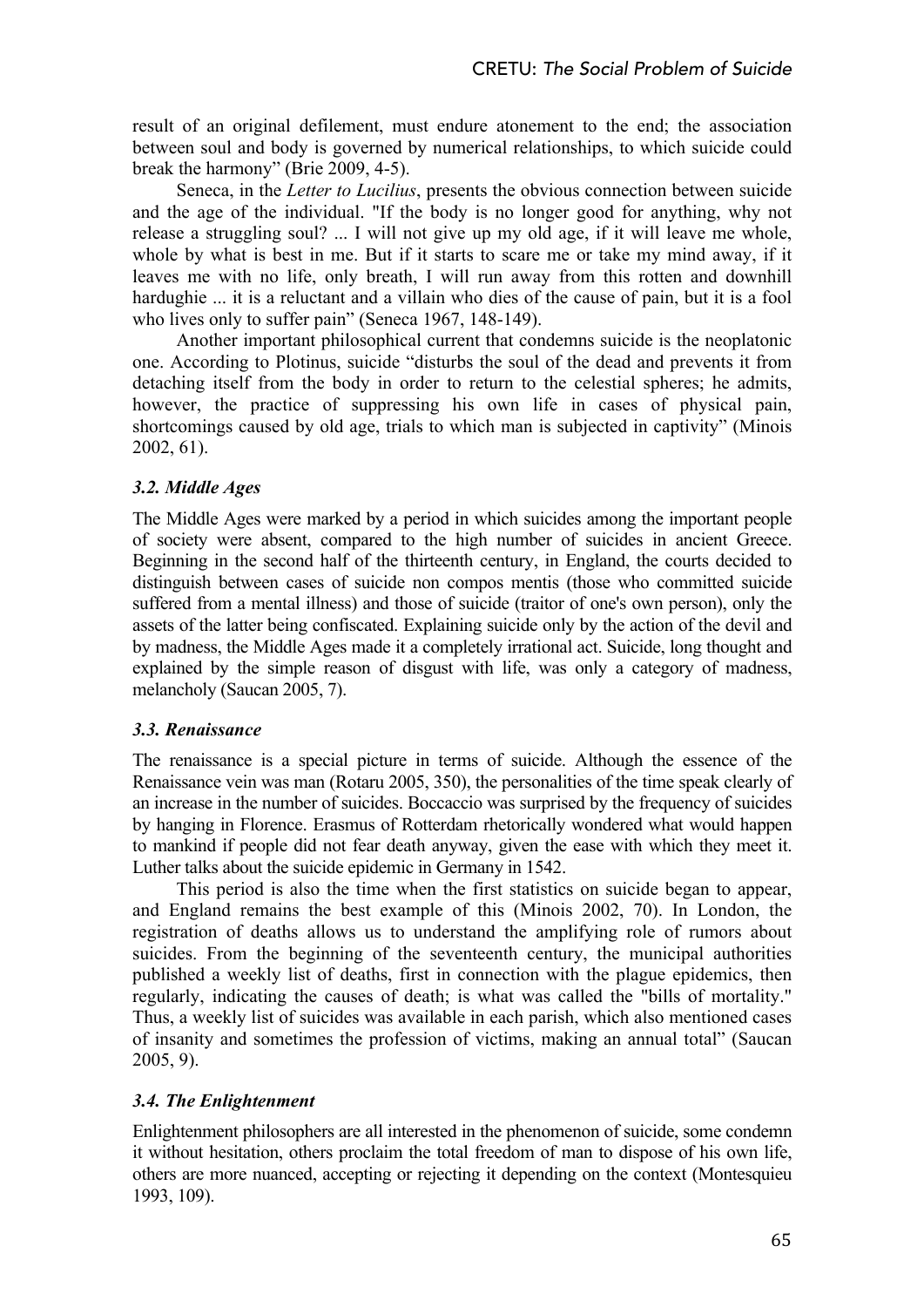## *3.5. 19th century*

The nineteenth century brought a change in the debate on suicide, and the causes of the phenomenon, whether social or psychological, began to be discussed more and more. The problem of individual responsibility becomes secondary, man being increasingly perceived as manipulated by social or psychological factors, factors that he can not control (Saucan 2005, 12).

#### **4. Suicide - the theological perspective**

Holy Scripture has a very clear message on this issue. Thus we find that the sixth commandment, "Thou shalt not kill" (Exodus 20:13) shows a categorical prohibition to suppress life, whether personal or personal.

Life is the most beautiful but received from God, the source and foundation of all other existential goods (Rotaru 2019, 201-215). That is why this commandment forbids killing, that is, the raising of one's neighbor's life, but also the cessation of one's own life, that is, suicide. If human life is confined to an economy of God's gifts, then he who respects the gift, that is, life, respects and honors God, the Giver of life. That is why Scripture considers killing a blatant sin in heaven (Genesis 4:10). In the current context, this order also extends to very subtle forms of killing or suicide, which are related, for example, to drug and alcohol use, genetic interventions on the plant and animal kingdom, which endanger human health, techniques and techniques. cloning and genetic modification of the human embryo, to manipulative subliminal messages, etc. "Unmasking these subtle forms that kill the physical or spiritual lives of many people is the right way to keep this commandment and contribute to the transfiguration of our present life into the light of eternal life in the Kingdom of God, which is peace and joy in the Spirit. Holy, the Giver of Life" (Brie 2009, 105).

As we see from the fourth commandment, suicide is a crime, it is a murder, and it falls under this commandment. Taking your own life is as guilty as taking someone else's life. Suicide is specifically condemned in the Bible. The Bible gives us some condemnable cases of suicide. Abimelech decides to kill himself near the tower of Thebes. Then Saul, Ahithophel, Judas, etc., and of the latter the Lord Jesus Christ said, "For it were better that he should not have been born" (Matthew 26:24).

Suicide is a terrible sin. Why is suicide so guilty? The answer to this question is multiple and I want to give it briefly (Brie 2009, 106).

## *4.1. God's sovereignty*

According to the Christian view, suicide rejects God's sovereignty over life. God gives life, and God takes life. Whoever interferes in this, taking the life of another or his own life, violates the sovereignty of God. The only one who is Lord of life is God. In 1 Corinthians 3:16, we read that "if anyone destroys the temple of God, God will destroy it, "and Moses clearly states God's words, "I give life, and I kill." I will heal, and I will heal; and no man shall deliver me out of my hand" (Deuteronomy 32:39).

## *4.2. The sanctity of life*

According to the Christian conception, suicide is considered to be an attack on the sanctity of life. It is the church fathers who introduce the expression sanctitas vitae (Feige 1997, 435). Man's life is holy. That's how God gave it. It is made in the image and likeness of God. We find in Genesis 1:27 the words "God made man in his own image, in the image of God he created them," and by this we mean that in the Christian vision when one man attacks the life of another, he actually attacks his image and likeness. God in man, in the holiness of the life that God has placed in him (Ephesians 4: 22-24).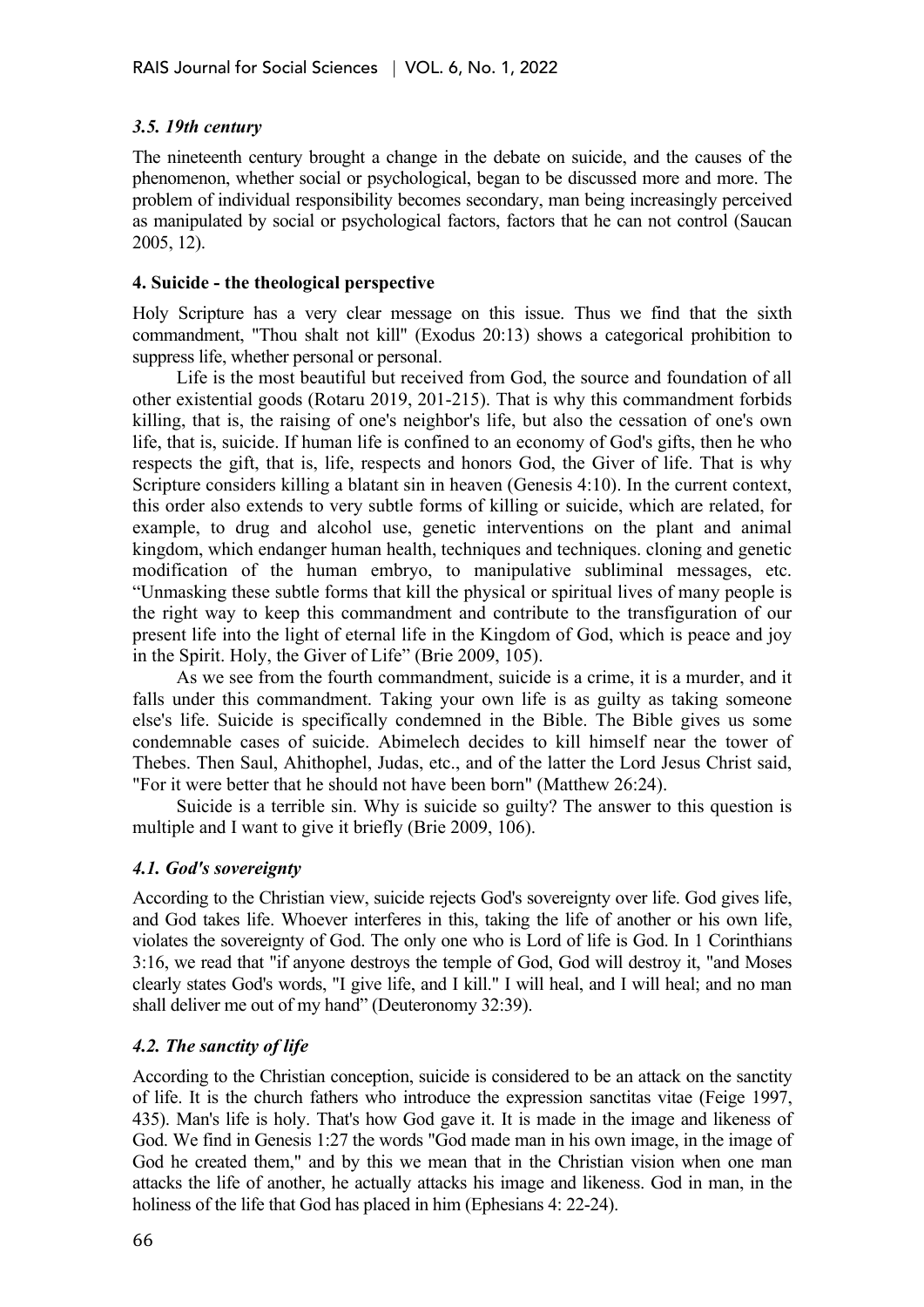# *4.3. The body as the Temple of the Holy Spirit*

Suicide is to blame for destroying the body, which is the Temple of the Holy Spirit. Through this body man must worship God and give Him to Him by his deeds. The apostle Paul wrote to the Corinthians: "Know ye not that ye are the temple of God, and that the Spirit of God dwelleth in you? If any man defile the temple of God, him shall God destroy; for the temple of God is holy, and so are you" (1 Corinthians 3: 16-17).

# *4.4. Life - God's gift*

Suicide is the culprit because the suicide bomber fails to take responsibility for the life God has given him. The Lord said, "There is no temptation to you, which is beyond the power of men" (1 Corinthians 10:13). God weighs the circumstances in our lives, and His purpose for us is to force us through these circumstances to return to Him and assimilate our Christian moral values. When a person commits suicide, he refuses to take responsibility for fulfilling God's plan for him, for the Apostle Paul exhorts "glorify God in your body and in your spirit, which are God's." (1 Corinthians 6:20).

## **4.5. The possibility of repentance in the Christian vision**

Suicide is to blame for giving man the opportunity to reconcile man with God. In the Christian view, all sin receives God's forgiveness on condition that he repents (Acts 26:20), repents of his sin (Proverbs 28:13), and receives divine forgiveness and correction (John 3:16; Romans 12:2). Suicide, thus, in Christian theological thinking, is the only sin that remains without the possibility of repentance, because it can no longer offer time and life to repentance.

## **5. Moral issues**

Responding to this problem of suicide from a moral perspective is very difficult when it comes to certain special situations, with exceptions. In the following, I would like to focus on a few issues in this category, such as:

# *5.1. How guilty is the suicide attempt?*

The attempted murder is condemned by law. If a man tries to kill someone and fails, but it is legally proven that he wanted to kill him, he is sentenced to prison. However, the suicide attempt is not condemned by law. But, as we have seen above, from the point of view of Christian morality, the suicide attempt is guilty before God.

# *5.2. The problem of self-sacrifice.*

Is self-sacrifice suicide? She is the mother who refuses to eat bread because the bread is too little, she gives it to the children, and as a result she dies of starvation. Is she guilty? Is the one who is in a boat with friends guilty, and who throws himself into the sea to lighten the boat so as to save the others? Is self-sacrifice suicide? If so, it means that the most guilty "suicide" would be the Lord Jesus Christ, who gave his life for all. John, the apostle of love, presents his Christian vision of self-sacrifice and remarks: "We have known His love by the fact that He gave His life for us; and we ought to lay down our lives for the brethren" (1 John 3: 6).

# *5.3. Can refusal of medical care be considered suicide?*

He is a sick man, he is old, death is near, and he says: "Don't take me to the hospital anymore, I don't go to the hospital anymore! I believe in the Lord Jesus, I know that the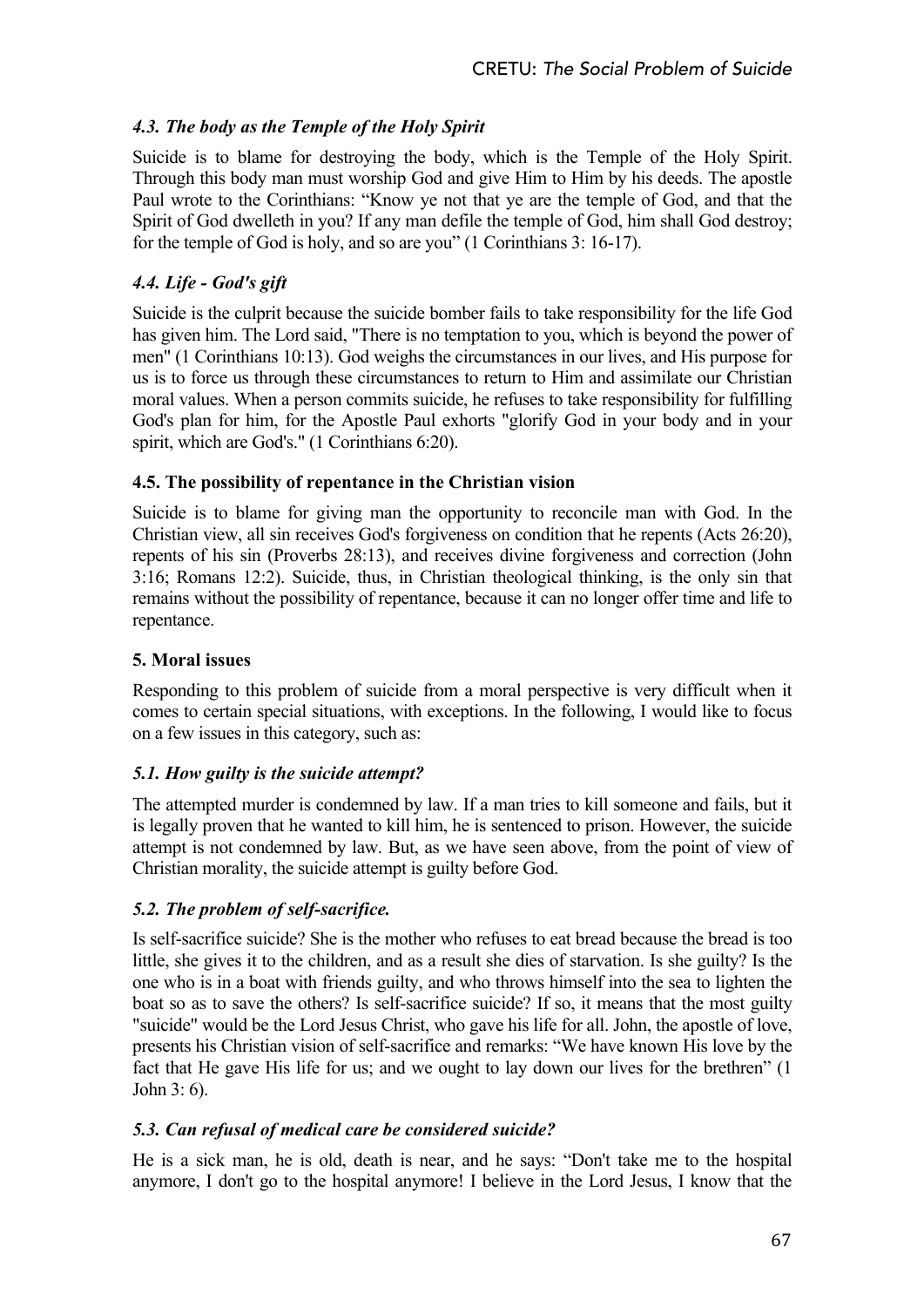Lord heals me, and if His glory heals me, and if not, I still owe death. " And he dies! Is it suicide before God?

Based on Horatiu's aphorism, carpe diam or live the moment, we can understand that the principle of people without faith in God is the capitalization of earthly life, "escape your life". The highest value in their eyes is their lives, if they lost their lives they lost everything. But for Christians, not bodily life is the greatest value, but greater than bodily life is eternal. Paul stated, "For to me to live is Christ, and to die is gain. But if I have to live in the flesh, make me live; and I don't know what to choose. I am close in two ways: I would like to move and be with Christ, because it would be much better; but it is more necessary for you to abide in the flesh" (Philippians 1: 21-24).

#### **6. Conclusion**

Voluntary or intentional homicide or murder (Genesis 4:8-10) that can be mediated or committed, committed in one's own life (suicide) or alien, born or not yet born (abortion), from the Christian point of view is the greatest evil which man can do, because - according to the teaching of the Church - life is the greatest gift of God, of which we have no right to lack the one who has this gift.

John Breck in his study *Euthanasia: A Good Death?* believes that Orthodox Christianity cannot accept the solution of active euthanasia, no matter how popular this solution is in any given society (Breck 2001, 54). Christian religious societies continue to be challenged to find morally acceptable alternatives.

In a Christian vision we know, and what we know we can say: suicide, from the point of view of Christian religious communities, is guilty before God. It is guilty as a crime, as an attack on God's sovereignty, on the sanctity of life, on the image and likeness of God in our lives, and on the peace of others.

#### **References**

Adler, Alfred. 1986. *Theories of Personality.* California: Cole Publishing Company.

Beauchamp, Thomas și Barbara Levenbook, James Rachles, J. Baird Callicott, Tom Regan, Hugo Adam Bedau. 1982. "*Suicide*", *Materrs of Life and Death*. New York: McGraw-Hill Humanities.

Breck, John. 2001. *Darul sacru al vieții (The sacred gift of life).* Cluj-Napoca: Patmos.

- Brie, Ioan. 2009. *Curs de Teologie Morală (Moral Theology Course)*. Bucharest: Pentecostal Theological Institute.
- Brock, D. 1993. "Eutanasia activă voluntară" (Voluntary active euthanasia). In *Raportul Centrului Hastings* 22 (2): 10–22.
- Camus, Albert. 2020. *Mitul lui Sisif (The myth of Sisyphus).* Iasi: Polirom.
- Coccaro, E. F. 1989. "Serotonergic studies in patients with affective and personality Disorders.*"* In *Archives of General Psychiatry*, no. 46.
- Dongoroz, Vasile. 1939. *Curs de Drept Penal (Criminal Law Course).* Bucharest: University of Bucharest.
- Durkheim, Emile. 2007. *Despre Sinucidere (About Suicide)*. Bucharest: European Institute Publishing House.
- Feig, G. 1997*.* ,,Die Väter der Kirche—eine ökumenische Herausforderung?" (The Fathers of the Church – an ecumenical challenge?). In *Unterwegs zum einen Glauben,* Leipzig, p. 430–447.
- Hipocrate. 2014. *Jurământul lui Hipocrate,* format pdf. https://dokumen.tips/documents/hippocratebarbu-elena-si-catalina-alina.html (accessed on 20.02.2022).
- Minois, Georges. 2002. *Istoria sinuciderii. Societatea occidentală în fața morții voluntare (Suicide history. Western society in the face of voluntary death).* Bucharest: Humanitas Publishing House.

Montesquieu, Charles. 1993. *Scrisori Persane (Persian Letters)*. Chisinau: Hyperion Publishing House. Platon. 1999. *Legile (The Laws)*. Bucharest: IRI Publishing House.

- Radulescu, S. M. 1999. *Devianţă, criminalitate şi patologie socială (Deviance, crime and social pathology)*. Bucharest: Lumina Lex.
- Rotaru, Ioan-Gheorghe. 2005. *Istoria filosofiei, de la începuturi până la Renaştere (The History of Philosophy, from the beginning to the Renaissance)*. Cluj-Napoca: Cluj University Press.